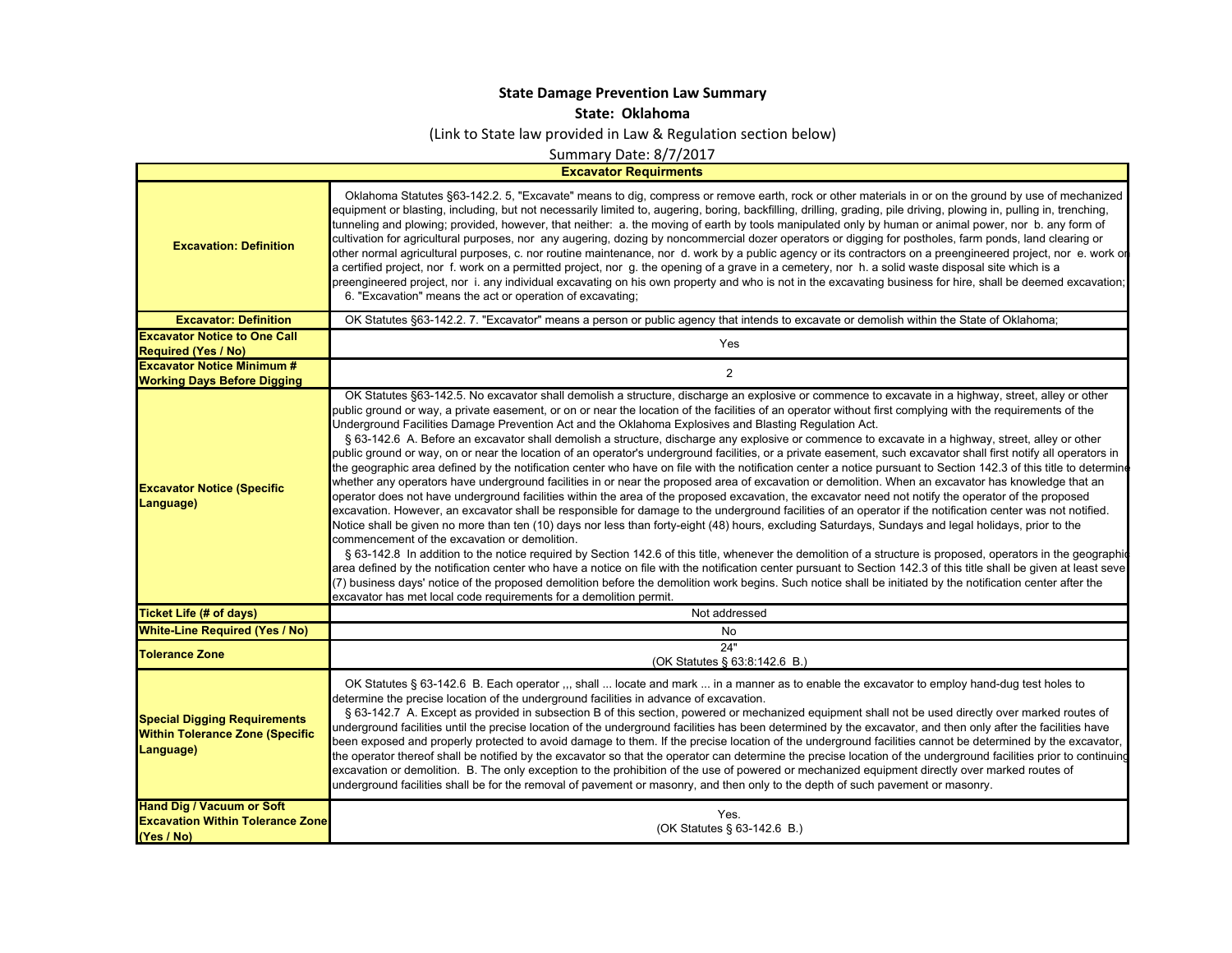| <b>Preserve / Maintain Marks</b><br><b>Required (Yes / No)</b>                                  | No                                                                                                                                                                                                                                                                                                                                                                                                                                                                                                                                                                                                                                                                                                                                                                                                                                                                                                                                                                                                                                                                                                                                                                                                                                                                                                                                                                                                                                                                                                                                                                                                                                                                                                                                                                                                                                                                                                                                                                           |
|-------------------------------------------------------------------------------------------------|------------------------------------------------------------------------------------------------------------------------------------------------------------------------------------------------------------------------------------------------------------------------------------------------------------------------------------------------------------------------------------------------------------------------------------------------------------------------------------------------------------------------------------------------------------------------------------------------------------------------------------------------------------------------------------------------------------------------------------------------------------------------------------------------------------------------------------------------------------------------------------------------------------------------------------------------------------------------------------------------------------------------------------------------------------------------------------------------------------------------------------------------------------------------------------------------------------------------------------------------------------------------------------------------------------------------------------------------------------------------------------------------------------------------------------------------------------------------------------------------------------------------------------------------------------------------------------------------------------------------------------------------------------------------------------------------------------------------------------------------------------------------------------------------------------------------------------------------------------------------------------------------------------------------------------------------------------------------------|
| <b>Call Again If No Response from</b>                                                           |                                                                                                                                                                                                                                                                                                                                                                                                                                                                                                                                                                                                                                                                                                                                                                                                                                                                                                                                                                                                                                                                                                                                                                                                                                                                                                                                                                                                                                                                                                                                                                                                                                                                                                                                                                                                                                                                                                                                                                              |
| <b>Operator Or Signs Of Unmarked</b>                                                            | No                                                                                                                                                                                                                                                                                                                                                                                                                                                                                                                                                                                                                                                                                                                                                                                                                                                                                                                                                                                                                                                                                                                                                                                                                                                                                                                                                                                                                                                                                                                                                                                                                                                                                                                                                                                                                                                                                                                                                                           |
| <b>Facilities (Yes / No)</b><br><b>Notify One-Call if Marks Moved or</b>                        |                                                                                                                                                                                                                                                                                                                                                                                                                                                                                                                                                                                                                                                                                                                                                                                                                                                                                                                                                                                                                                                                                                                                                                                                                                                                                                                                                                                                                                                                                                                                                                                                                                                                                                                                                                                                                                                                                                                                                                              |
| No Longer Visible (Yes / No)                                                                    | No                                                                                                                                                                                                                                                                                                                                                                                                                                                                                                                                                                                                                                                                                                                                                                                                                                                                                                                                                                                                                                                                                                                                                                                                                                                                                                                                                                                                                                                                                                                                                                                                                                                                                                                                                                                                                                                                                                                                                                           |
| <b>Special Language Regarding</b>                                                               | No                                                                                                                                                                                                                                                                                                                                                                                                                                                                                                                                                                                                                                                                                                                                                                                                                                                                                                                                                                                                                                                                                                                                                                                                                                                                                                                                                                                                                                                                                                                                                                                                                                                                                                                                                                                                                                                                                                                                                                           |
| <b>Trenchless Technology (Yes / No)</b>                                                         |                                                                                                                                                                                                                                                                                                                                                                                                                                                                                                                                                                                                                                                                                                                                                                                                                                                                                                                                                                                                                                                                                                                                                                                                                                                                                                                                                                                                                                                                                                                                                                                                                                                                                                                                                                                                                                                                                                                                                                              |
| <b>Separate Locate Request</b><br><b>Required for Each Excavator (Yes)</b>                      | Yes.                                                                                                                                                                                                                                                                                                                                                                                                                                                                                                                                                                                                                                                                                                                                                                                                                                                                                                                                                                                                                                                                                                                                                                                                                                                                                                                                                                                                                                                                                                                                                                                                                                                                                                                                                                                                                                                                                                                                                                         |
| / No)                                                                                           | (OK Statutes § 63-142.6 A.)                                                                                                                                                                                                                                                                                                                                                                                                                                                                                                                                                                                                                                                                                                                                                                                                                                                                                                                                                                                                                                                                                                                                                                                                                                                                                                                                                                                                                                                                                                                                                                                                                                                                                                                                                                                                                                                                                                                                                  |
| <b>Notify Operator of Damage (Yes /</b><br>No)                                                  | Yes.<br>(OK Statutes § 63-142.9 A.)                                                                                                                                                                                                                                                                                                                                                                                                                                                                                                                                                                                                                                                                                                                                                                                                                                                                                                                                                                                                                                                                                                                                                                                                                                                                                                                                                                                                                                                                                                                                                                                                                                                                                                                                                                                                                                                                                                                                          |
| <b>Notify One Call Center of Damage</b>                                                         | No                                                                                                                                                                                                                                                                                                                                                                                                                                                                                                                                                                                                                                                                                                                                                                                                                                                                                                                                                                                                                                                                                                                                                                                                                                                                                                                                                                                                                                                                                                                                                                                                                                                                                                                                                                                                                                                                                                                                                                           |
| (Yes / No)<br><b>Call 911 if Hazardous Materials</b>                                            | Yes.                                                                                                                                                                                                                                                                                                                                                                                                                                                                                                                                                                                                                                                                                                                                                                                                                                                                                                                                                                                                                                                                                                                                                                                                                                                                                                                                                                                                                                                                                                                                                                                                                                                                                                                                                                                                                                                                                                                                                                         |
| Released (Yes / No)                                                                             | (Addressed FOR PIPELINES ONLY, in Oklahoma Administrative Code (OAC) Rule 165:20-17-5.)                                                                                                                                                                                                                                                                                                                                                                                                                                                                                                                                                                                                                                                                                                                                                                                                                                                                                                                                                                                                                                                                                                                                                                                                                                                                                                                                                                                                                                                                                                                                                                                                                                                                                                                                                                                                                                                                                      |
| <b>Notice Exemptions (Yes / No)</b>                                                             | Yes                                                                                                                                                                                                                                                                                                                                                                                                                                                                                                                                                                                                                                                                                                                                                                                                                                                                                                                                                                                                                                                                                                                                                                                                                                                                                                                                                                                                                                                                                                                                                                                                                                                                                                                                                                                                                                                                                                                                                                          |
| <b>Notice Exemptions (Specific</b><br>Language))                                                | OK Statutes § 63-142.2 As used in the Oklahoma Underground Facilities Damage Prevention Act:  5. "Excavate" means; provided, however, that<br>neither: a. the moving of earth by tools manipulated only by human or animal power, nor b. any form of cultivation for agricultural purposes, nor any<br>augering, dozing by noncommercial dozer operators or digging for postholes, farm ponds, land clearing or other normal agricultural purposes, nor c. routine<br>maintenance, nor d. work by a public agency or its contractors on a preengineered project, nor e. work on a certified project, nor f. work on a permitted<br>project, nor g. the opening of a grave in a cemetery, nor h. a solid waste disposal site which is a preengineered project, nor i. any individual excavating on<br>his own property and who is not in the excavating business for hire, shall be deemed excavation;<br>§ 63-142.6 A.  When an excavator has knowledge that an operator does not have underground facilities within the area of the proposed excavation, the<br>excavator need not notify the operator of the proposed excavation. However, an excavator shall be responsible for damage to the underground facilities of<br>an operator if the notification center was not notified.<br>§ 63-142.11 Notwithstanding anything which may be contained in this act to the contrary, public agencies and their contractors engaged in work within the<br>public right-of-way which work is a pre-engineered project, certified project or routine maintenance shall be exempt from the provisions of this act. Provided<br>a public agency contractor, prior to engaging in routine maintenance, shall take reasonable steps to determine the location of underground facilities in or<br>near the proposed area of work. Reasonable steps may include utilization of the statewide one-call notification center procedures as provided for in Section<br>142.6 of this title. |
|                                                                                                 | <b>Operator Response</b>                                                                                                                                                                                                                                                                                                                                                                                                                                                                                                                                                                                                                                                                                                                                                                                                                                                                                                                                                                                                                                                                                                                                                                                                                                                                                                                                                                                                                                                                                                                                                                                                                                                                                                                                                                                                                                                                                                                                                     |
| <b>Minimum # Days for Operator to</b><br><b>Respond After Receiving Notice</b><br>(Generally)   | $\overline{2}$<br>(OK Statutes § 63-142.6 B.)                                                                                                                                                                                                                                                                                                                                                                                                                                                                                                                                                                                                                                                                                                                                                                                                                                                                                                                                                                                                                                                                                                                                                                                                                                                                                                                                                                                                                                                                                                                                                                                                                                                                                                                                                                                                                                                                                                                                |
| <b>Operator Requirements to</b><br><b>Respond to Locate Notification</b><br>(Specific Language) | OK Statutes § 63-142.6 B. Each operator served with notice in accordance with subsection A above either directly or by notice to the notification center<br>shall, within forty-eight (48) hours after receipt of verification from the notification center that the notice has been accepted and acknowledged, excluding<br>Saturdays, Sundays and legal holidays, unless otherwise agreed to between the excavator and operator, locate and mark or otherwise provide the<br>approximate location of the underground facilities of the operator in a manner as to enable the excavator to employ hand-dug test holes to determine the<br>precise location of the underground facilities in advance of excavation.  Whenever an operator is served with notice of an excavation or demolition and<br>determines that the operator does not have underground facilities located within the proposed area of excavation or demolition, the operator shall<br>communicate this information to the excavator originating the notice prior to the commencement of such excavation or demolition.                                                                                                                                                                                                                                                                                                                                                                                                                                                                                                                                                                                                                                                                                                                                                                                                                                                                                 |
| <b>Minimum Standards for Locator</b><br><b>Qualifications (Yes / No)</b>                        | No                                                                                                                                                                                                                                                                                                                                                                                                                                                                                                                                                                                                                                                                                                                                                                                                                                                                                                                                                                                                                                                                                                                                                                                                                                                                                                                                                                                                                                                                                                                                                                                                                                                                                                                                                                                                                                                                                                                                                                           |
| <b>Minimum Standards for Locator</b><br><b>Qualifications</b><br>(Specific Language)            | Not Addressed                                                                                                                                                                                                                                                                                                                                                                                                                                                                                                                                                                                                                                                                                                                                                                                                                                                                                                                                                                                                                                                                                                                                                                                                                                                                                                                                                                                                                                                                                                                                                                                                                                                                                                                                                                                                                                                                                                                                                                |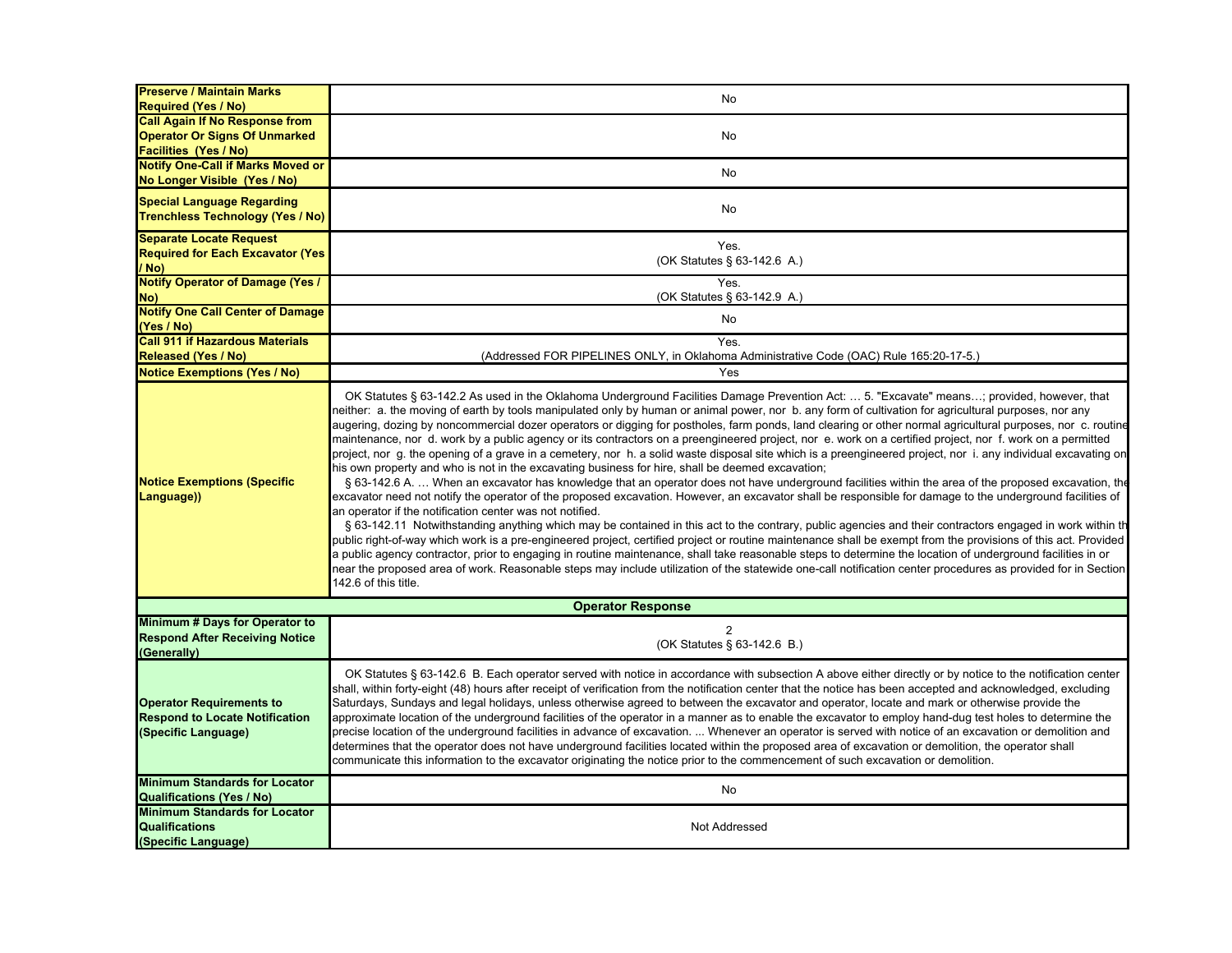| <b>Law Specifies Marking Standards</b><br><b>Other Than Color</b><br>(Yes / No)                                                            | No                                                                                                                                                                                                                                                                                                                                                                                                                                                                                                                                                                   |
|--------------------------------------------------------------------------------------------------------------------------------------------|----------------------------------------------------------------------------------------------------------------------------------------------------------------------------------------------------------------------------------------------------------------------------------------------------------------------------------------------------------------------------------------------------------------------------------------------------------------------------------------------------------------------------------------------------------------------|
| <b>Law Specifies Marking Standards</b><br><b>Other Than Color (Specific</b><br>Language)                                                   | Not Addressed<br>(Reference OK Statutes § 63-142.6 E.)                                                                                                                                                                                                                                                                                                                                                                                                                                                                                                               |
| Law Includes Specific Language<br>For Operators To Locate Sewer<br>Laterals (Yes / No)                                                     | No                                                                                                                                                                                                                                                                                                                                                                                                                                                                                                                                                                   |
| Law Includes Specific Language<br><b>For Operators To Locate</b><br><b>Abandoned Facilities (Yes / No)</b>                                 | No                                                                                                                                                                                                                                                                                                                                                                                                                                                                                                                                                                   |
| <b>Operator Must Locate Abandoned</b><br><b>Facilities</b><br>(Specific Language)                                                          | Not Addressed                                                                                                                                                                                                                                                                                                                                                                                                                                                                                                                                                        |
| <b>Positive Response Required -</b><br><b>Operator Contact Excavator</b><br>(Yes / No)                                                     | No                                                                                                                                                                                                                                                                                                                                                                                                                                                                                                                                                                   |
| <b>Positive Response Required -</b><br><b>Operator Contact Excavator</b><br>(Specific Language)                                            | Not addressed.                                                                                                                                                                                                                                                                                                                                                                                                                                                                                                                                                       |
| <b>Positive Response Required -</b><br><b>Operator Contact One Call Center</b><br>(Yes / No)                                               | No                                                                                                                                                                                                                                                                                                                                                                                                                                                                                                                                                                   |
| <b>Positive Response Required -</b><br><b>Operator Contact One Call Center</b><br>(Specific Language)                                      | Not addressed                                                                                                                                                                                                                                                                                                                                                                                                                                                                                                                                                        |
| <b>Positive Response - One-Call</b><br><b>Automated (Yes / No)</b>                                                                         | No                                                                                                                                                                                                                                                                                                                                                                                                                                                                                                                                                                   |
| <b>Operator Must Provide One-Call</b><br><b>Center with Information On</b><br><b>Locations of Buried Facilities (Yes)</b><br>/ No)         | Yes                                                                                                                                                                                                                                                                                                                                                                                                                                                                                                                                                                  |
| <b>Operator Must Provide One-Call</b><br><b>Center with Information On</b><br><b>Locations of Buried Facilities</b><br>(Specific Language) | OK Statutes § 63-142.3 All operators of underground facilities shall participate in the statewide one-call notification center and shall have on file with the<br>notification center a notice that such operator has underground facilities, the county or counties where such facilities are located, and the address and<br>telephone number of the person or persons from whom information about such underground facilities may be obtained. A municipality shall participate in the<br>statewide one-call notification center as provided for in this section. |
| <b>Operator Must Update Information</b><br>On Locations of Buried Facilities<br>(Yes / No)                                                 | No                                                                                                                                                                                                                                                                                                                                                                                                                                                                                                                                                                   |
| <b>Operator Must Update Information</b><br><b>On Locations of Buried Facilities</b><br>(Specific Language)                                 | <b>Not Addressed</b>                                                                                                                                                                                                                                                                                                                                                                                                                                                                                                                                                 |
| <b>New Facilities Must Be Locatable</b><br><b>Electronically</b><br>(Yes / No)                                                             | Yes                                                                                                                                                                                                                                                                                                                                                                                                                                                                                                                                                                  |
| <b>New Facilities Must Be Locatable</b><br><b>Electronically (Specific Language)</b>                                                       | OK Statutes § 63-142.9a A.  Any new underground facilities installed on and after September 1, 1992, shall contain materials capable of being<br>detected so that the facilities can be accurately located.                                                                                                                                                                                                                                                                                                                                                          |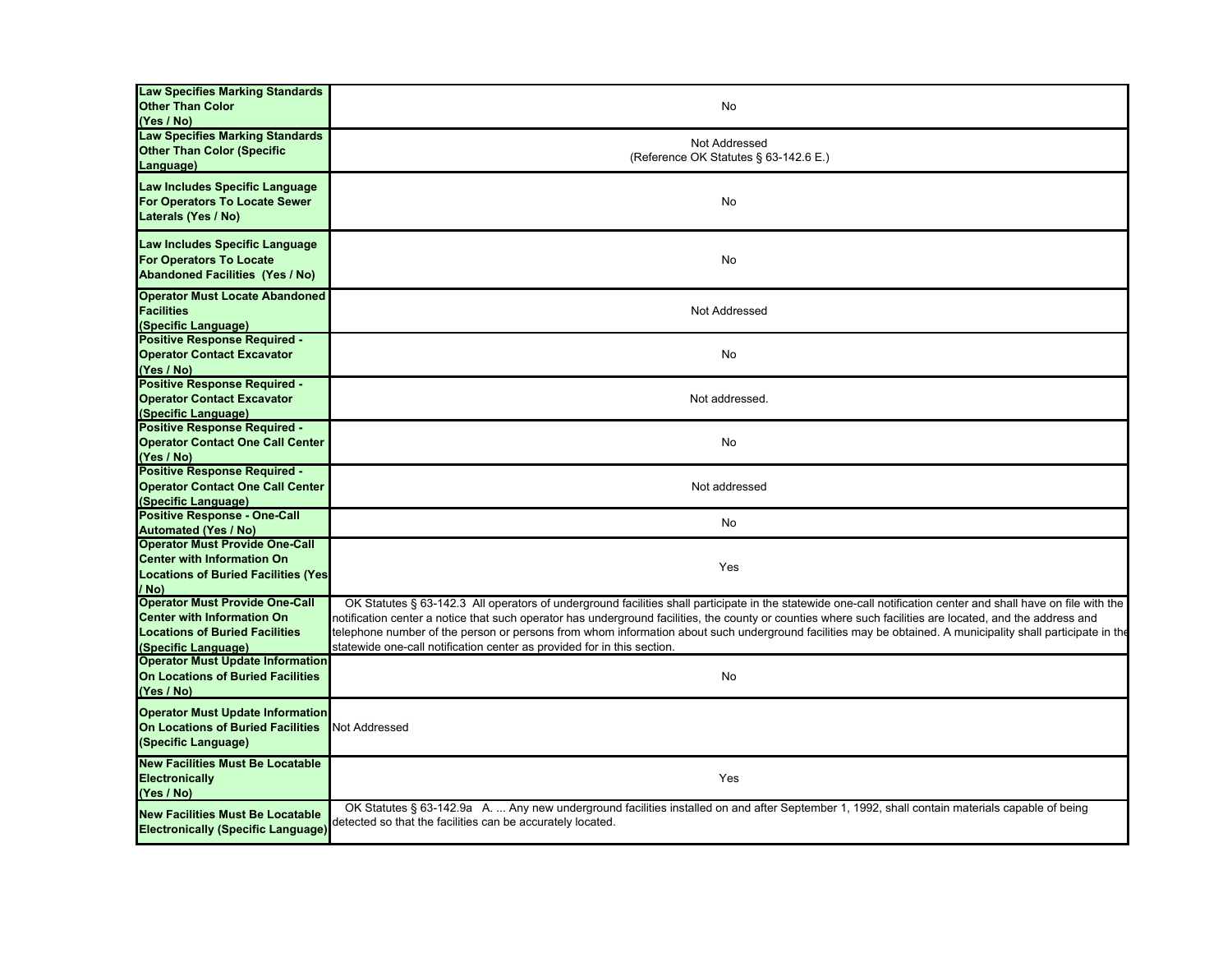| Design Request (Yes / No)                                                                                                             | No.<br>[However, reference OK Statutes § 63-142.2. 1. "Certified project" means a project where the public agency responsible for the public project, as part of<br>its procedure, certifies that the project right-of-way is free and clear of underground facilities or wherein the public agency responsible for such project, as<br>part of its procedure, notifies all persons determined by the public agency to have underground facilities located within the construction right-of-way and<br>certifies that all known underground facilities are duly located or noted on the engineering drawings for the project.] |  |
|---------------------------------------------------------------------------------------------------------------------------------------|--------------------------------------------------------------------------------------------------------------------------------------------------------------------------------------------------------------------------------------------------------------------------------------------------------------------------------------------------------------------------------------------------------------------------------------------------------------------------------------------------------------------------------------------------------------------------------------------------------------------------------|--|
|                                                                                                                                       | <b>One Call, Enforcement, and Reporting</b>                                                                                                                                                                                                                                                                                                                                                                                                                                                                                                                                                                                    |  |
| <b>Mandatory One Call Membership</b><br>(Yes / No)                                                                                    | Yes                                                                                                                                                                                                                                                                                                                                                                                                                                                                                                                                                                                                                            |  |
| <b>One Call Membership Exemptions</b><br>(Yes / No)                                                                                   | No                                                                                                                                                                                                                                                                                                                                                                                                                                                                                                                                                                                                                             |  |
| <b>One Call Membership Exemptions</b><br>(Specific Language)                                                                          | Not adressed.<br>(Reference OK Statutes § 63-142.3.)                                                                                                                                                                                                                                                                                                                                                                                                                                                                                                                                                                           |  |
| <b>One-Call Law Addresses Board</b><br>Make-Up (Yes / No)                                                                             | No                                                                                                                                                                                                                                                                                                                                                                                                                                                                                                                                                                                                                             |  |
| <b>One-Call Law Addresses Board</b><br><b>Make-Up (Specific Language)</b>                                                             | Not Addressed                                                                                                                                                                                                                                                                                                                                                                                                                                                                                                                                                                                                                  |  |
| <b>Separate Body Designated to</b><br><b>Advise Enforcement Authority</b><br>(Yes / No)                                               | No                                                                                                                                                                                                                                                                                                                                                                                                                                                                                                                                                                                                                             |  |
| <b>Separate Body Designated to</b><br><b>Advise Enforcement Authority</b><br>(Specific Language)                                      | Not Addressed                                                                                                                                                                                                                                                                                                                                                                                                                                                                                                                                                                                                                  |  |
| <b>Penalties / Fines Excavators</b><br>(Yes / No)                                                                                     | <b>No</b>                                                                                                                                                                                                                                                                                                                                                                                                                                                                                                                                                                                                                      |  |
| <b>Penalties / Fines Excavators</b><br>(Specific Language)                                                                            | Not Addressed.<br>(Reference OK Statutes § 63-142.9a.)                                                                                                                                                                                                                                                                                                                                                                                                                                                                                                                                                                         |  |
| <b>Penalties / Fines Operators</b><br>(Yes / No)                                                                                      | No                                                                                                                                                                                                                                                                                                                                                                                                                                                                                                                                                                                                                             |  |
| <b>Penalties / Fines Operators</b><br>(Specific Language)                                                                             | Not Addressed                                                                                                                                                                                                                                                                                                                                                                                                                                                                                                                                                                                                                  |  |
| Penalties / Fines Other (Yes / No)                                                                                                    | No                                                                                                                                                                                                                                                                                                                                                                                                                                                                                                                                                                                                                             |  |
| <b>Penalties / Fines Other</b><br>(Specific Language)                                                                                 | Not Addressed                                                                                                                                                                                                                                                                                                                                                                                                                                                                                                                                                                                                                  |  |
| <b>Enforcement Authority Identified</b>                                                                                               | Oklahoma Corporation Commission, FOR PIPELINES AND PIPELINE SYSTEMS ONLY.<br>(Reference OK Statutes § 63-142.9a and § 63-142.13.)<br>Not addressed for non-pipeline facilities.                                                                                                                                                                                                                                                                                                                                                                                                                                                |  |
| <b>Damage Investigation Required by</b><br><b>Enforcement Authority</b><br>(Yes / No)                                                 | No                                                                                                                                                                                                                                                                                                                                                                                                                                                                                                                                                                                                                             |  |
| <b>Mandatory Reporting of</b><br><b>Excavation Damage by All Utility</b><br><b>Owners to State Entity or</b><br>Department (Yes / No) | No                                                                                                                                                                                                                                                                                                                                                                                                                                                                                                                                                                                                                             |  |
| <b>Mandatory Reporting by</b><br><b>Excavators to State Entity or</b><br>Department (Yes / No)                                        | No                                                                                                                                                                                                                                                                                                                                                                                                                                                                                                                                                                                                                             |  |
| <b>Mandatory Reporting to State</b><br><b>Entity or Department - Gas Only</b><br>(Yes / No)                                           | No                                                                                                                                                                                                                                                                                                                                                                                                                                                                                                                                                                                                                             |  |
| <b>Law and Regulation</b>                                                                                                             |                                                                                                                                                                                                                                                                                                                                                                                                                                                                                                                                                                                                                                |  |